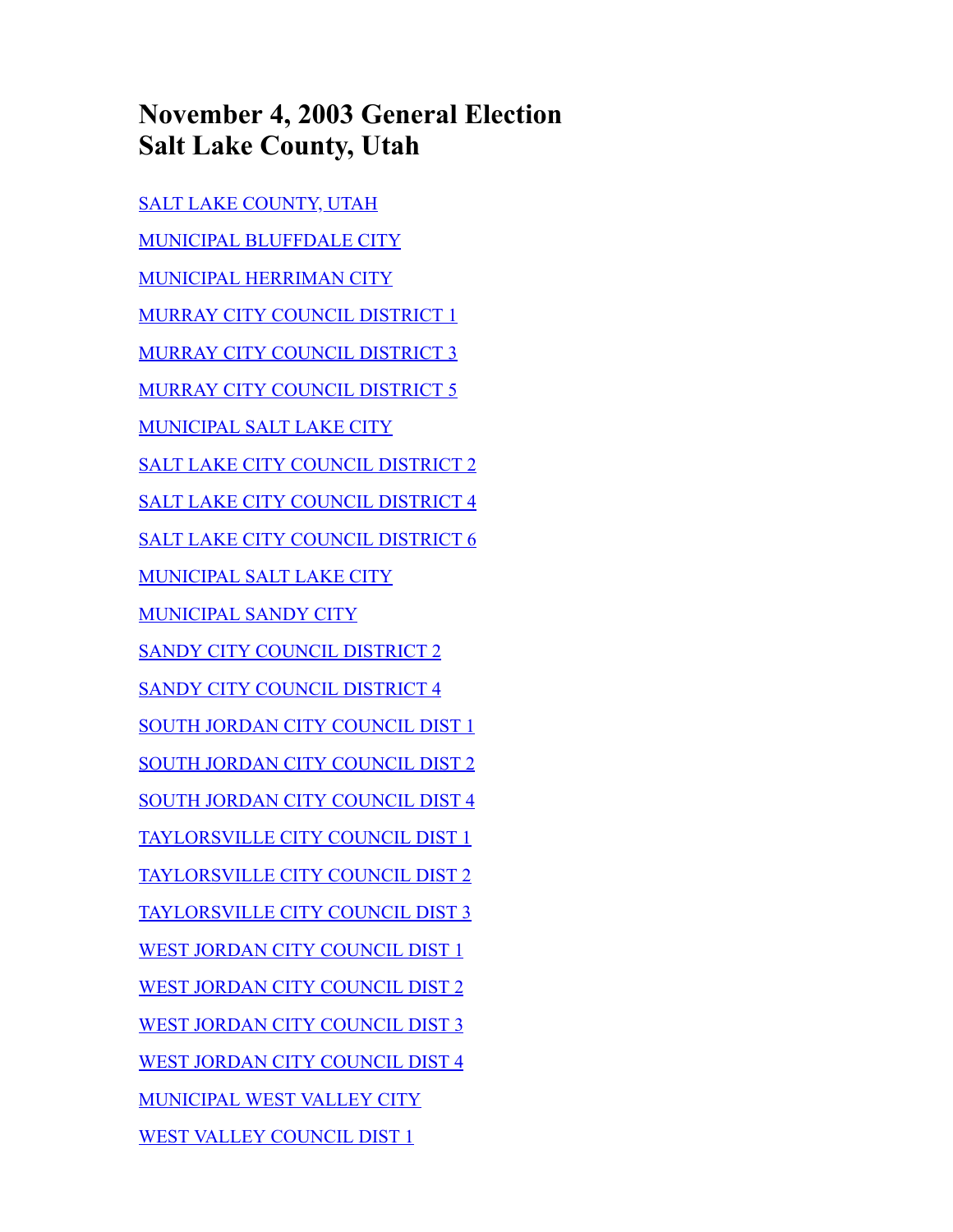### [WEST VALLEY COUNCIL DIST 3](#page-8-2)

#### [ALTA CANYON RECREATION CENTER](#page-9-0)

#### [Precincts Counted List](#page-9-1)

<span id="page-1-3"></span><span id="page-1-2"></span><span id="page-1-1"></span><span id="page-1-0"></span>

| <b>Back To Top</b>           |              |         |
|------------------------------|--------------|---------|
| SALT LAKE COUNTY, UTAH       |              |         |
| <b>Precincts Counted</b>     | 285          | 100.00% |
| <b>Registered Voters</b>     | 246415       | 100.00% |
| <b>Ballots Cast</b>          | 67978        | 27.59%  |
| <b>Back To Top</b>           |              |         |
| MUNICIPAL BLUFFDALE CITY     |              |         |
| <b>Precincts Counted</b>     | 2            | 100.00% |
| <b>Registered Voters</b>     | 2361         | 100.00% |
| <b>Ballots Cast</b>          | 725          | 30.71%  |
| <b>CITY COUNCIL AT-LARGE</b> |              |         |
| Vote For 3                   |              |         |
| <b>CLAUDIA ANDERSON</b>      | 382          | 18.90%  |
| <b>VERN REX BINGHAM</b>      | 382          | 18.90%  |
| <b>CRAIG L. BRIGGS</b>       | 385          | 19.05%  |
| <b>JESSE KELLEY</b>          | 454          | 22.46%  |
| <b>MARTHA SPEED</b>          | 418          | 20.68%  |
| <b>Back To Top</b>           |              |         |
| MUNICIPAL HERRIMAN CITY      |              |         |
| Precincts Counted            | $\mathbf{1}$ | 100.00% |
| <b>Registered Voters</b>     | 2270         | 100.00% |
| <b>Ballots Cast</b>          | 522          | 23.00%  |
| <b>CITY COUNCIL AT-LARGE</b> |              |         |
| Vote For 2                   |              |         |
| <b>KEITH G. ADAMS</b>        | 343          | 35.95%  |
| HARMON L. BUTTERFIELD        | 234          | 24.53%  |
| RAQUEL H DELUCA              | 377          | 39.52%  |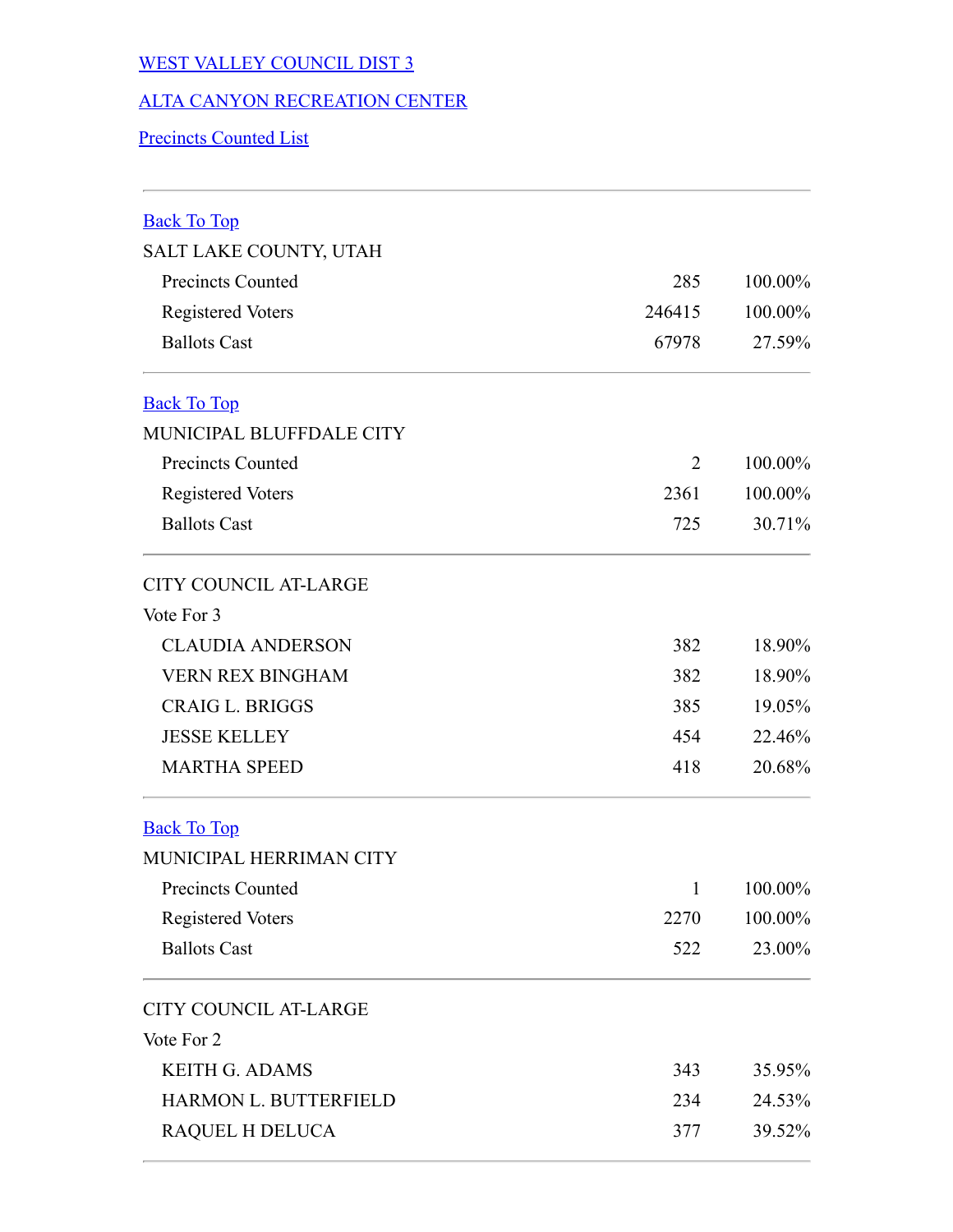<span id="page-2-2"></span><span id="page-2-1"></span><span id="page-2-0"></span>

| <b>Back To Top</b>               |       |         |
|----------------------------------|-------|---------|
| MURRAY CITY COUNCIL DISTRICT 1   |       |         |
| <b>Precincts Counted</b>         | 5     | 100.00% |
| <b>Registered Voters</b>         | 3683  | 100.00% |
| <b>Ballots Cast</b>              | 956   | 25.96%  |
| <b>COUNCIL MEMBER DISTRICT 1</b> |       |         |
| <b>JEFF DREDGE</b>               | 666   | 70.18%  |
| <b>JEREMIAH B. WATSON</b>        | 283   | 29.82%  |
| <b>Back To Top</b>               |       |         |
| MURRAY CITY COUNCIL DISTRICT 3   |       |         |
| <b>Precincts Counted</b>         | 8     | 100.00% |
| <b>Registered Voters</b>         | 3898  | 100.00% |
| <b>Ballots Cast</b>              | 1158  | 29.71%  |
| <b>COUNCIL MEMBER DISTRICT 3</b> |       |         |
| <b>JIM BRASS</b>                 | 639   | 55.61%  |
| D.G. "JOHN" CHRISTENSEN          | 510   | 44.39%  |
| <b>Back To Top</b>               |       |         |
| MURRAY CITY COUNCIL DISTRICT 5   |       |         |
| <b>Precincts Counted</b>         | 6     | 100.00% |
| <b>Registered Voters</b>         | 4938  | 100.00% |
| <b>Ballots Cast</b>              | 1505  | 30.48%  |
| <b>COUNCIL MEMBER DISTRICT 5</b> |       |         |
| V. BRENT COOK                    | 533   | 35.87%  |
| <b>KRISTA DUNN</b>               | 953   | 64.13%  |
| <b>Back To Top</b>               |       |         |
| MUNICIPAL SALT LAKE CITY         |       |         |
| <b>Precincts Counted</b>         | 106   | 100.00% |
| <b>Registered Voters</b>         | 86332 | 100.00% |
| <b>Ballots Cast</b>              | 41844 | 48.47%  |
| <b>SALT LAKE CITY MAYOR</b>      |       |         |
| ROSS C. "ROCKY" ANDERSON         | 22254 | 53.76%  |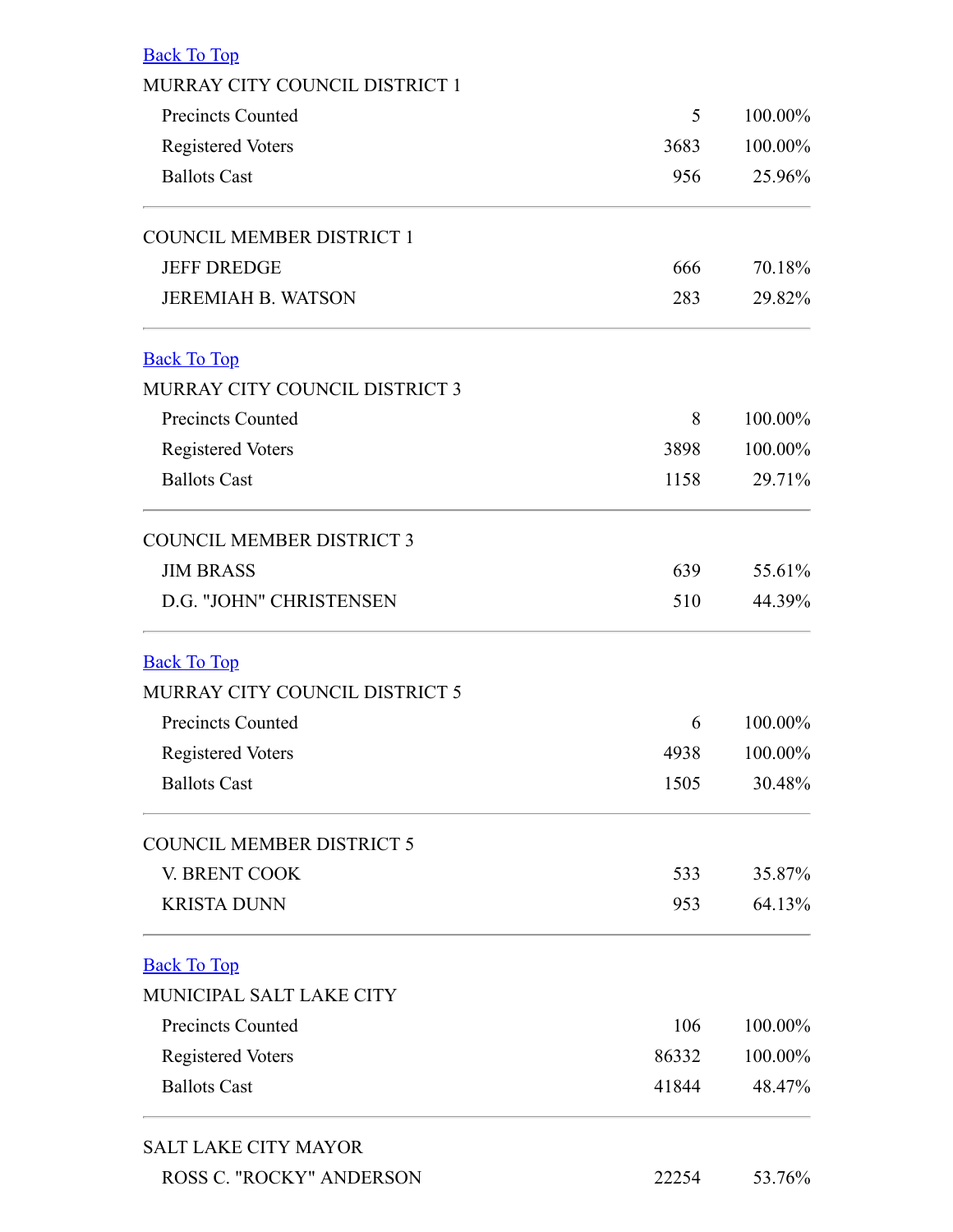<span id="page-3-3"></span><span id="page-3-2"></span><span id="page-3-1"></span><span id="page-3-0"></span>

| FRANK R. PIGNANELLI                      | 19140 | 46.24%   |  |
|------------------------------------------|-------|----------|--|
| <b>LAWRENCE REY TOPHAM</b>               | 2     | $0.00\%$ |  |
| <b>Back To Top</b>                       |       |          |  |
| <b>SALT LAKE CITY COUNCIL DISTRICT 2</b> |       |          |  |
| <b>Precincts Counted</b>                 | 10    | 100.00%  |  |
| <b>Registered Voters</b>                 | 6750  | 100.00%  |  |
| <b>Ballots Cast</b>                      | 2507  | 37.14%   |  |
| <b>COUNCIL MEMBER DISTRICT 2</b>         |       |          |  |
| <b>MICHAEL CLARA</b>                     | 974   | 42.70%   |  |
| <b>VAN BLAIR TURNER</b>                  | 1307  | 57.30%   |  |
| <b>Back To Top</b>                       |       |          |  |
| <b>SALT LAKE CITY COUNCIL DISTRICT 4</b> |       |          |  |
| <b>Precincts Counted</b>                 | 19    | 100.00%  |  |
| <b>Registered Voters</b>                 | 13162 | 100.00%  |  |
| <b>Ballots Cast</b>                      | 4968  | 37.75%   |  |
| <b>COUNCIL MEMBER DISTRICT 4</b>         |       |          |  |
| <b>DENNIS GUY-SELL</b>                   | 2097  | 45.50%   |  |
| <b>NANCY SAXTON</b>                      | 2512  | 54.50%   |  |
| <b>Back To Top</b>                       |       |          |  |
| <b>SALT LAKE CITY COUNCIL DISTRICT 6</b> |       |          |  |
| <b>Precincts Counted</b>                 | 19    | 100.00%  |  |
| <b>Registered Voters</b>                 | 17063 | 100.00%  |  |
| <b>Ballots Cast</b>                      | 9434  | 55.29%   |  |
| <b>COUNCIL MEMBER DISTRICT 6</b>         |       |          |  |
| ROBERT F. ATWELL                         | 2406  | 28.97%   |  |
| <b>DAVID L. BUHLER</b>                   | 5898  | 71.03%   |  |
| <b>Back To Top</b>                       |       |          |  |
| MUNICIPAL SALT LAKE CITY                 |       |          |  |
| <b>Precincts Counted</b>                 | 106   | 100.00%  |  |
| <b>Registered Voters</b>                 | 86332 | 100.00%  |  |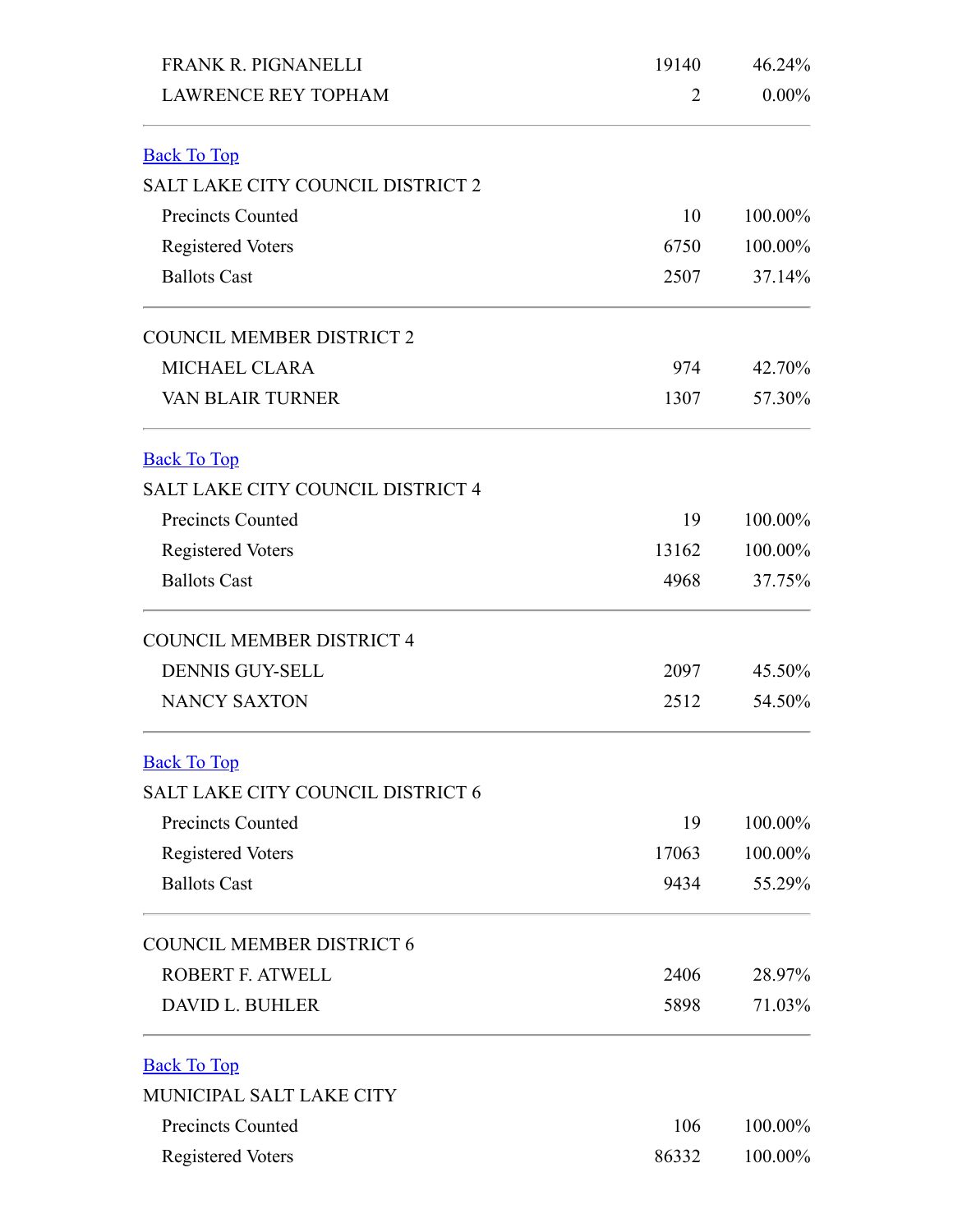<span id="page-4-0"></span>

| <b>Ballots Cast</b>                  | 41844 | 48.47%  |  |
|--------------------------------------|-------|---------|--|
| <b>CITY PROPOSITION #1</b>           |       |         |  |
| FOR THE ISSUANCE OF BONDS            | 28714 | 70.77%  |  |
| <b>AGAINST THE ISSUANCE OF BONDS</b> | 11861 | 29.23%  |  |
| CITY PROPOSITION #2                  |       |         |  |
| FOR THE ISSUANCE OF BONDS            | 24339 | 61.10%  |  |
| <b>AGAINST THE ISSUANCE OF BONDS</b> | 15496 | 38.90%  |  |
| <b>CITY PROPOSITION #3</b>           |       |         |  |
| FOR THE ISSUANCE OF BONDS            | 19926 | 49.81%  |  |
| <b>AGAINST THE ISSUANCE OF BONDS</b> | 20075 | 50.19%  |  |
| <b>CITY PROPOSITION #4</b>           |       |         |  |
| FOR THE ISSUANCE OF BONDS            | 28525 | 71.21%  |  |
| <b>AGAINST THE ISSUANCE OF BONDS</b> | 11533 | 28.79%  |  |
| <b>CITY PROPOSITION #5</b>           |       |         |  |
| FOR THE ISSUANCE OF BONDS            | 20475 | 51.28%  |  |
| <b>AGAINST THE ISSUANCE OF BONDS</b> | 19454 | 48.72%  |  |
| <b>CITY PROPOSITION #6</b>           |       |         |  |
| FOR THE ISSUANCE OF BONDS            | 27478 | 72.14%  |  |
| <b>AGAINST THE ISSUANCE OF BONDS</b> | 10613 | 27.86%  |  |
| <b>Back To Top</b>                   |       |         |  |
| MUNICIPAL SANDY CITY                 |       |         |  |
| <b>Precincts Counted</b>             | 55    | 100.00% |  |
| <b>Registered Voters</b>             | 46248 | 100.00% |  |
| <b>Ballots Cast</b>                  | 6995  | 15.12%  |  |
| <b>CITY COUNCIL AT-LARGE</b>         |       |         |  |
| Vote For 2                           |       |         |  |
| <b>BRIGITTE DAWSON</b>               | 2713  | 21.97%  |  |
| <b>STEVE FAIRBANKS</b>               | 3036  | 24.59%  |  |
| <b>CRICKETT RAULSTON</b>             | 3015  | 24.42%  |  |
| LINDA M. SAVILLE                     | 3583  | 29.02%  |  |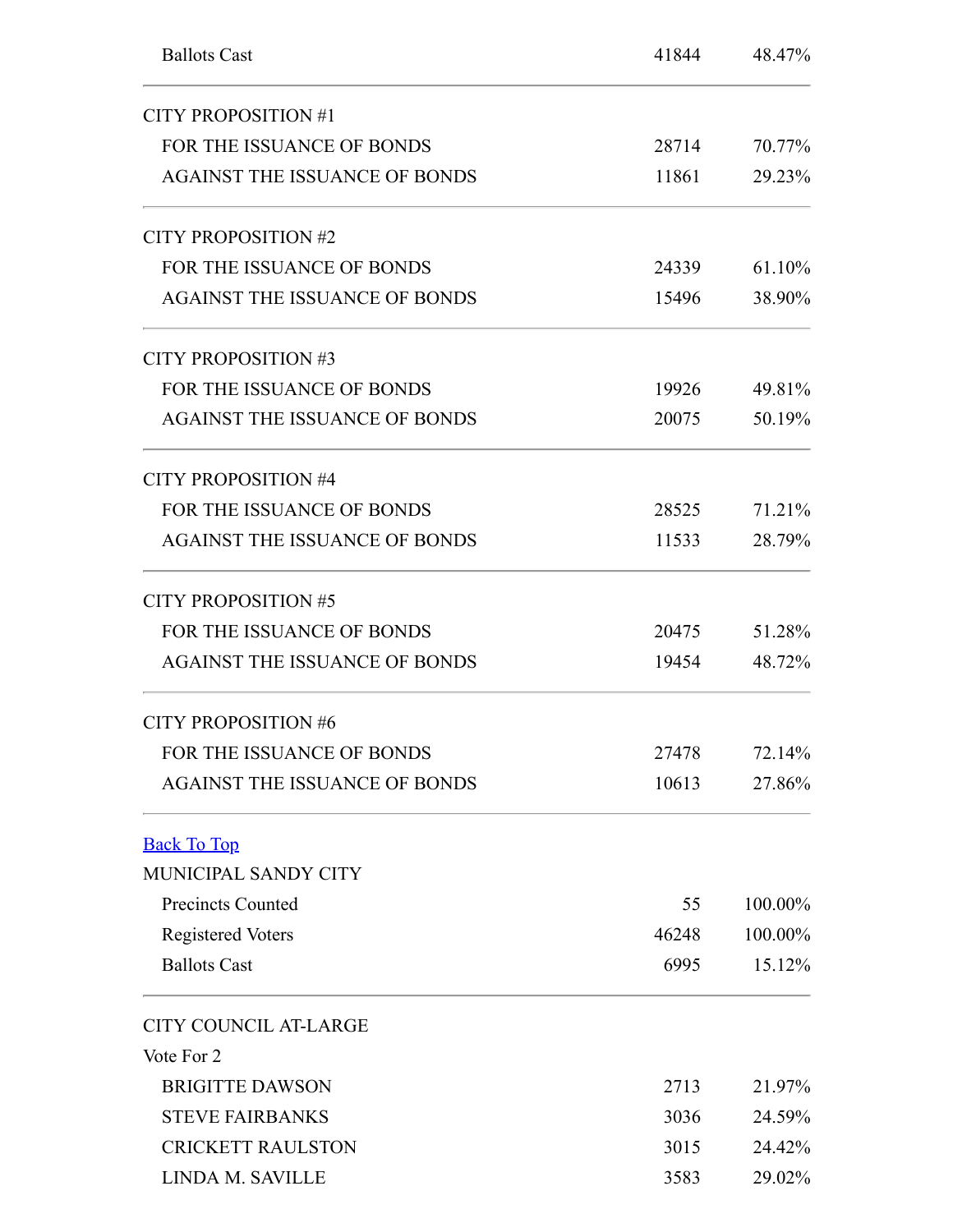<span id="page-5-3"></span><span id="page-5-2"></span><span id="page-5-1"></span><span id="page-5-0"></span>

| <b>Back To Top</b>               |       |         |
|----------------------------------|-------|---------|
| SANDY CITY COUNCIL DISTRICT 2    |       |         |
| <b>Precincts Counted</b>         | 17    | 100.00% |
| <b>Registered Voters</b>         | 11220 | 100.00% |
| <b>Ballots Cast</b>              | 1769  | 15.77%  |
| <b>COUNCIL MEMBER DISTRICT 2</b> |       |         |
| <b>DENNIS B. TENNEY</b>          | 1562  | 99.74%  |
| <b>Back To Top</b>               |       |         |
| SANDY CITY COUNCIL DISTRICT 4    |       |         |
| <b>Precincts Counted</b>         | 12    | 100.00% |
| <b>Registered Voters</b>         | 11863 | 100.00% |
| <b>Ballots Cast</b>              | 1577  | 13.29%  |
| <b>COUNCIL MEMBER DISTRICT 4</b> |       |         |
| <b>DON POTT</b>                  | 1257  | 99.92%  |
| <b>Back To Top</b>               |       |         |
| SOUTH JORDAN CITY COUNCIL DIST 1 |       |         |
| <b>Precincts Counted</b>         | 3     | 100.00% |
| <b>Registered Voters</b>         | 3070  | 100.00% |
| <b>Ballots Cast</b>              | 945   | 30.78%  |
| <b>COUNCIL MEMBER DISTRICT 1</b> |       |         |
| <b>RICHARD STAPLES</b>           | 394   | 42.32%  |
| <b>LEONA WINGER</b>              | 537   | 57.68%  |
| <b>Back To Top</b>               |       |         |
| SOUTH JORDAN CITY COUNCIL DIST 2 |       |         |
| <b>Precincts Counted</b>         | 3     | 100.00% |
| <b>Registered Voters</b>         | 3029  | 100.00% |
| <b>Ballots Cast</b>              | 331   | 10.93%  |
| <b>COUNCIL MEMBER DIST 2</b>     |       |         |
| <b>BRADLEY G. MARLOR</b>         | 186   | 56.88%  |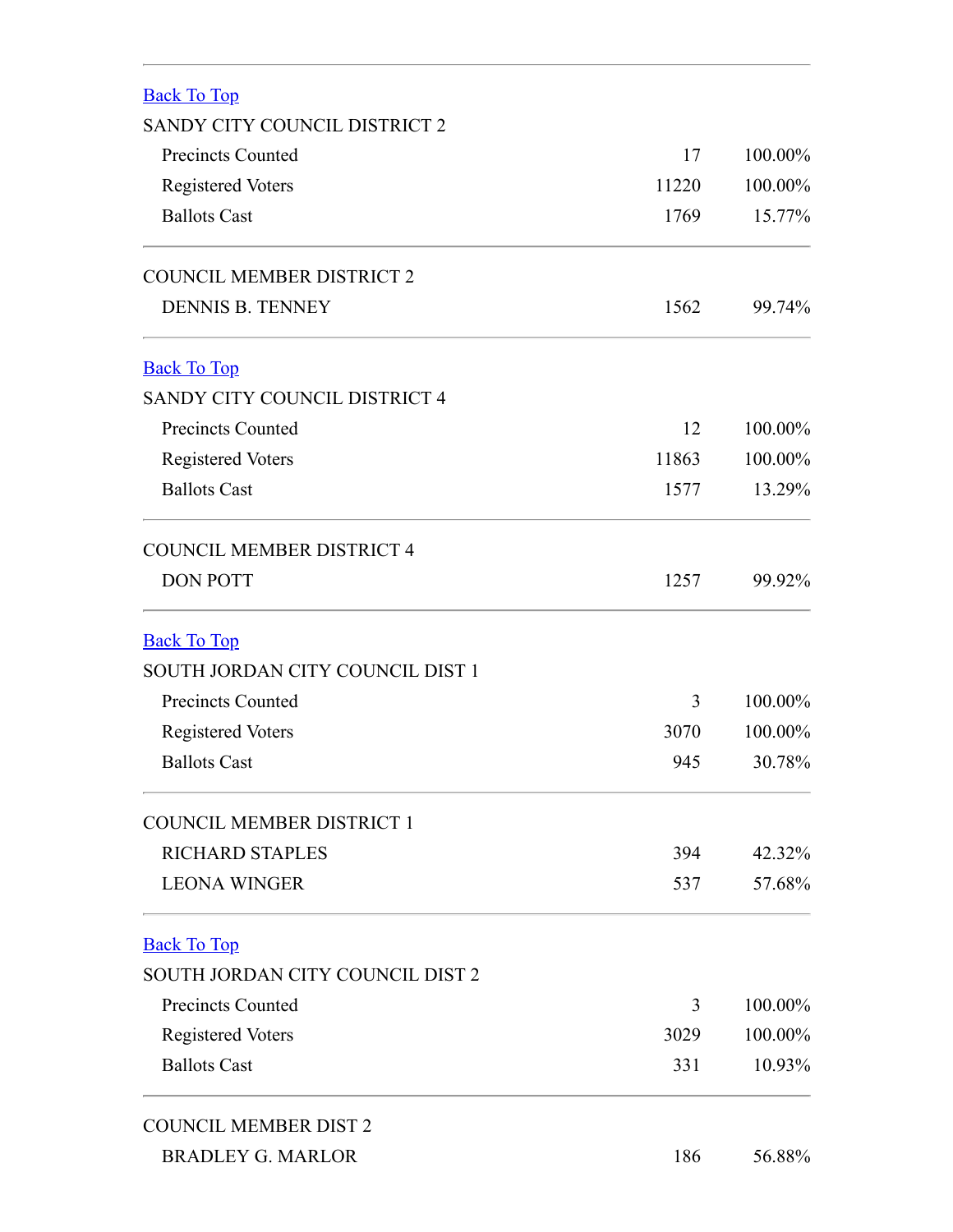<span id="page-6-3"></span><span id="page-6-2"></span><span id="page-6-1"></span><span id="page-6-0"></span>

| MICHAEL EARL WALTERS                    | 141      | 43.12%   |
|-----------------------------------------|----------|----------|
| <b>Back To Top</b>                      |          |          |
| SOUTH JORDAN CITY COUNCIL DIST 4        |          |          |
| <b>Precincts Counted</b>                | 4        | 100.00%  |
| <b>Registered Voters</b>                | 2666     | 100.00%  |
| <b>Ballots Cast</b>                     | 606      | 22.73%   |
| <b>COUNCIL MEMBER DISTRICT 4</b>        |          |          |
| <b>DAVID W. COLTON</b>                  | 301      | 50.08%   |
| <b>ALETA A. TAYLOR</b>                  | 300      | 49.92%   |
| <b>Back To Top</b>                      |          |          |
| <b>TAYLORSVILLE CITY COUNCIL DIST 1</b> |          |          |
| <b>Precincts Counted</b>                | 5        | 100.00%  |
| <b>Registered Voters</b>                | 4798     | 100.00%  |
| <b>Ballots Cast</b>                     | 862      | 17.97%   |
| <b>COUNCIL MEMBER DISTRICT 1</b>        |          |          |
| D.L. "BUD" CATLIN                       | 511      | 60.12%   |
| <b>JOHN E. GIDNEY</b>                   | 339      | 39.88%   |
| <b>Back To Top</b>                      |          |          |
| TAYLORSVILLE CITY COUNCIL DIST 2        |          |          |
| <b>Precincts Counted</b>                | 6        | 100.00%  |
| <b>Registered Voters</b>                | 4722     | 100.00%  |
| <b>Ballots Cast</b>                     | 867      | 18.36%   |
| <b>COUNCIL MEMBER DISTRICT 2</b>        |          |          |
| WILLIAM H. (BILL) GORDON                | 331      | 38.90%   |
| <b>MORRIS K. PRATT</b>                  | 520      | 61.10%   |
| ROBERT H. FULLERTON                     | $\theta$ | $0.00\%$ |
| <b>Back To Top</b>                      |          |          |
| TAYLORSVILLE CITY COUNCIL DIST 3        |          |          |
| <b>Precincts Counted</b>                | 6        | 100.00%  |
| <b>Registered Voters</b>                | 5519     | 100.00%  |
| <b>Ballots Cast</b>                     | 1077     | 19.51%   |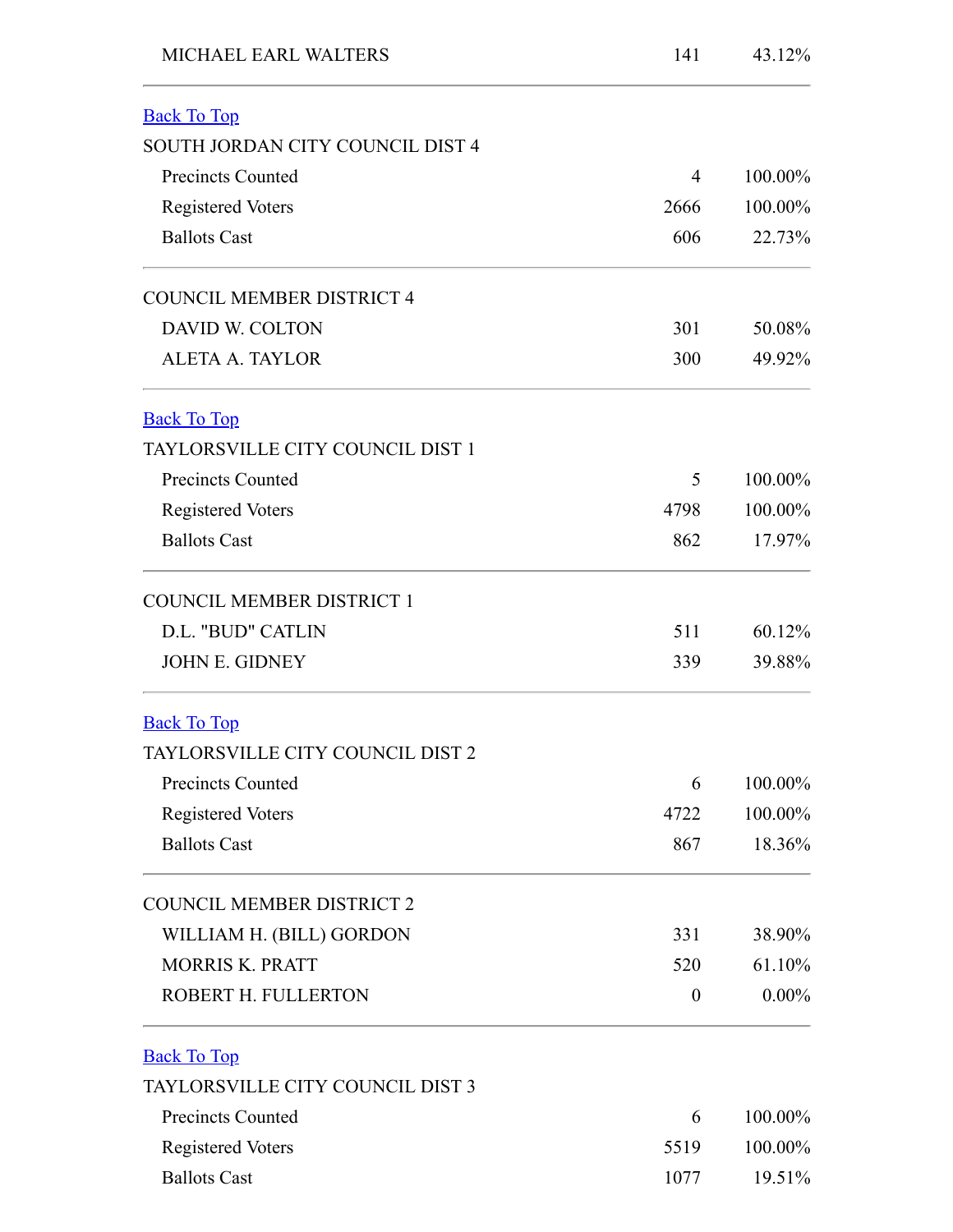<span id="page-7-1"></span><span id="page-7-0"></span>

| <b>COUNCIL MEMBER DISTRICT 3</b> |      |         |  |
|----------------------------------|------|---------|--|
| <b>JERRY W. RECHTENBACH</b>      | 597  | 56.00%  |  |
| <b>BRUCE L WASDEN</b>            | 469  | 44.00%  |  |
| <b>Back To Top</b>               |      |         |  |
| WEST JORDAN CITY COUNCIL DIST 1  |      |         |  |
| <b>Precincts Counted</b>         | 10   | 100.00% |  |
| <b>Registered Voters</b>         | 9095 | 100.00% |  |
| <b>Ballots Cast</b>              | 1900 | 20.89%  |  |
| <b>COUNCIL MEMBER DISTRICT 1</b> |      |         |  |
| <b>NATALIE G. ARGYLE</b>         | 886  | 47.08%  |  |
| <b>KIM ROLFE</b>                 | 996  | 52.92%  |  |
| <b>Back To Top</b>               |      |         |  |
| WEST JORDAN CITY COUNCIL DIST 2  |      |         |  |
| <b>Precincts Counted</b>         | 9    | 100.00% |  |
| <b>Registered Voters</b>         | 8077 | 100.00% |  |
| <b>Ballots Cast</b>              | 1301 | 16.11%  |  |
| <b>COUNCIL MEMBER DISTRICT 2</b> |      |         |  |
| <b>ROB BENNETT</b>               | 698  | 53.82%  |  |
| <b>C JAY BOWCUTT</b>             | 599  | 46.18%  |  |
| <b>Back To Top</b>               |      |         |  |
| WEST JORDAN CITY COUNCIL DIST 3  |      |         |  |
| <b>Precincts Counted</b>         | 9    | 100.00% |  |
| <b>Registered Voters</b>         | 8387 | 100.00% |  |
| <b>Ballots Cast</b>              | 977  | 11.65%  |  |
| <b>COUNCIL MEMBER DISTRICT 3</b> |      |         |  |
| <b>MIKE KELLERMEYER</b>          | 505  | 52.17%  |  |
| <b>DAVID REES</b>                | 463  | 47.83%  |  |

<span id="page-7-3"></span><span id="page-7-2"></span>Back To Top

WEST JORDAN CITY COUNCIL DIST 4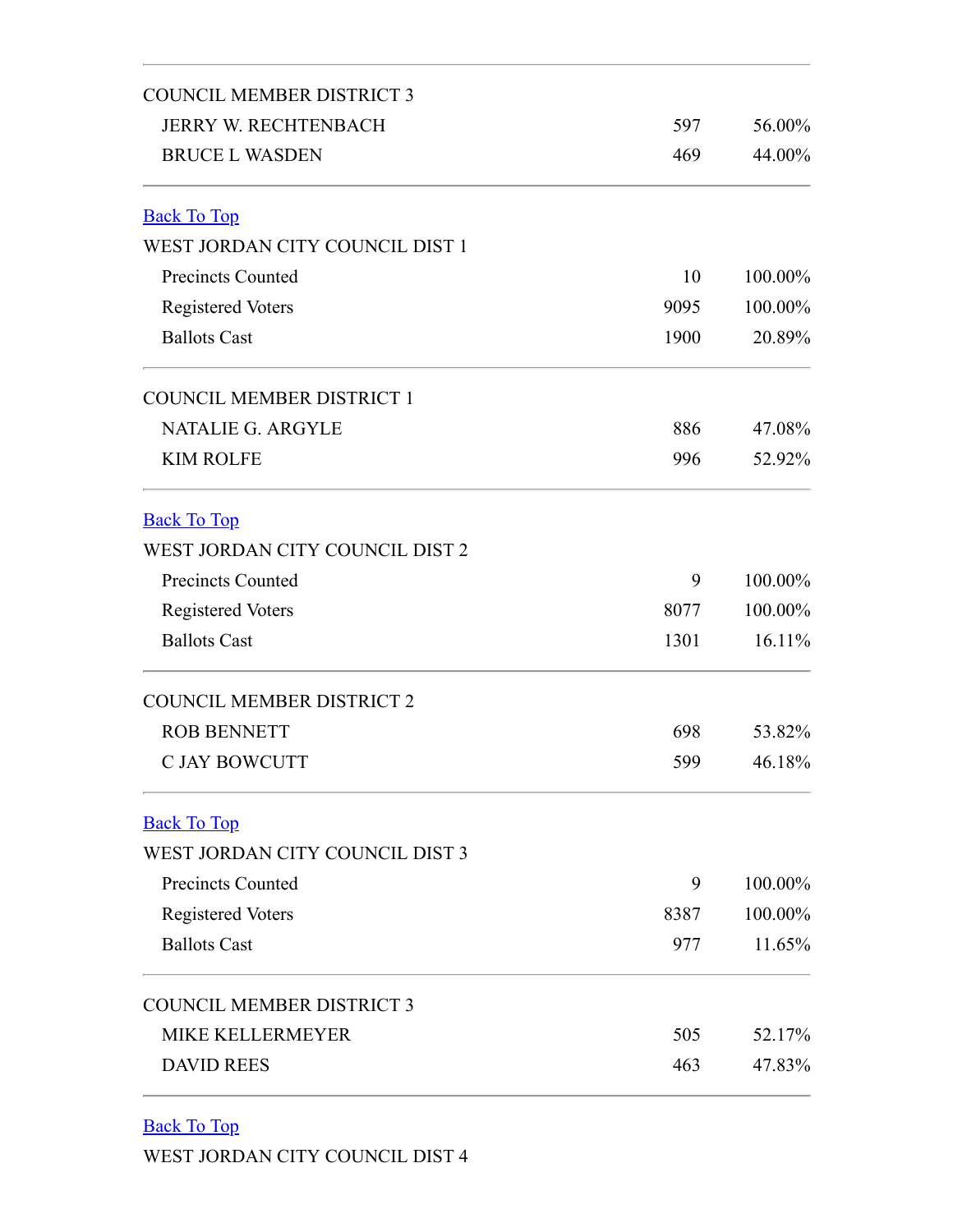<span id="page-8-2"></span><span id="page-8-1"></span><span id="page-8-0"></span>

| <b>Precincts Counted</b>         | 8     | 100.00% |  |
|----------------------------------|-------|---------|--|
| <b>Registered Voters</b>         | 8387  | 100.00% |  |
| <b>Ballots Cast</b>              | 510   | 6.08%   |  |
| <b>COUNCIL MEMBER DISTRICT 4</b> |       |         |  |
| <b>LYLE C SUMMERS</b>            | 487   | 100.00% |  |
| <b>Back To Top</b>               |       |         |  |
| MUNICIPAL WEST VALLEY CITY       |       |         |  |
| <b>Precincts Counted</b>         | 39    | 100.00% |  |
| <b>Registered Voters</b>         | 38935 | 100.00% |  |
| <b>Ballots Cast</b>              | 4897  | 12.58%  |  |
| WEST VALLEY CITY MAYOR - 2 YR    |       |         |  |
| <b>DENNIS J. NORDFELT</b>        | 4597  | 99.80%  |  |
| <b>COUNCIL AT-LARGE</b>          |       |         |  |
| <b>DUANE R. MOSS</b>             | 2083  | 43.62%  |  |
| MARGARET K. PETERSON             | 2692  | 56.38%  |  |
| <b>Back To Top</b>               |       |         |  |
| WEST VALLEY COUNCIL DIST 1       |       |         |  |
| <b>Precincts Counted</b>         | 9     | 100.00% |  |
| <b>Registered Voters</b>         | 7887  | 100.00% |  |
| <b>Ballots Cast</b>              | 1059  | 13.43%  |  |
| <b>COUNCIL MEMBER DISTRICT 1</b> |       |         |  |
| <b>CAROLYNN BURT</b>             | 623   | 60.25%  |  |
| <b>JOSEPH (PETE) MOESSER</b>     | 411   | 39.75%  |  |
| <b>Back To Top</b>               |       |         |  |
| WEST VALLEY COUNCIL DIST 3       |       |         |  |
| <b>Precincts Counted</b>         | 9     | 100.00% |  |
| <b>Registered Voters</b>         | 10644 | 100.00% |  |
| <b>Ballots Cast</b>              | 1502  | 14.11%  |  |
| <b>COUNCIL MEMBER DISTRICT 3</b> |       |         |  |
| <b>RUSSEL K. BROOKS</b>          | 1376  | 99.93%  |  |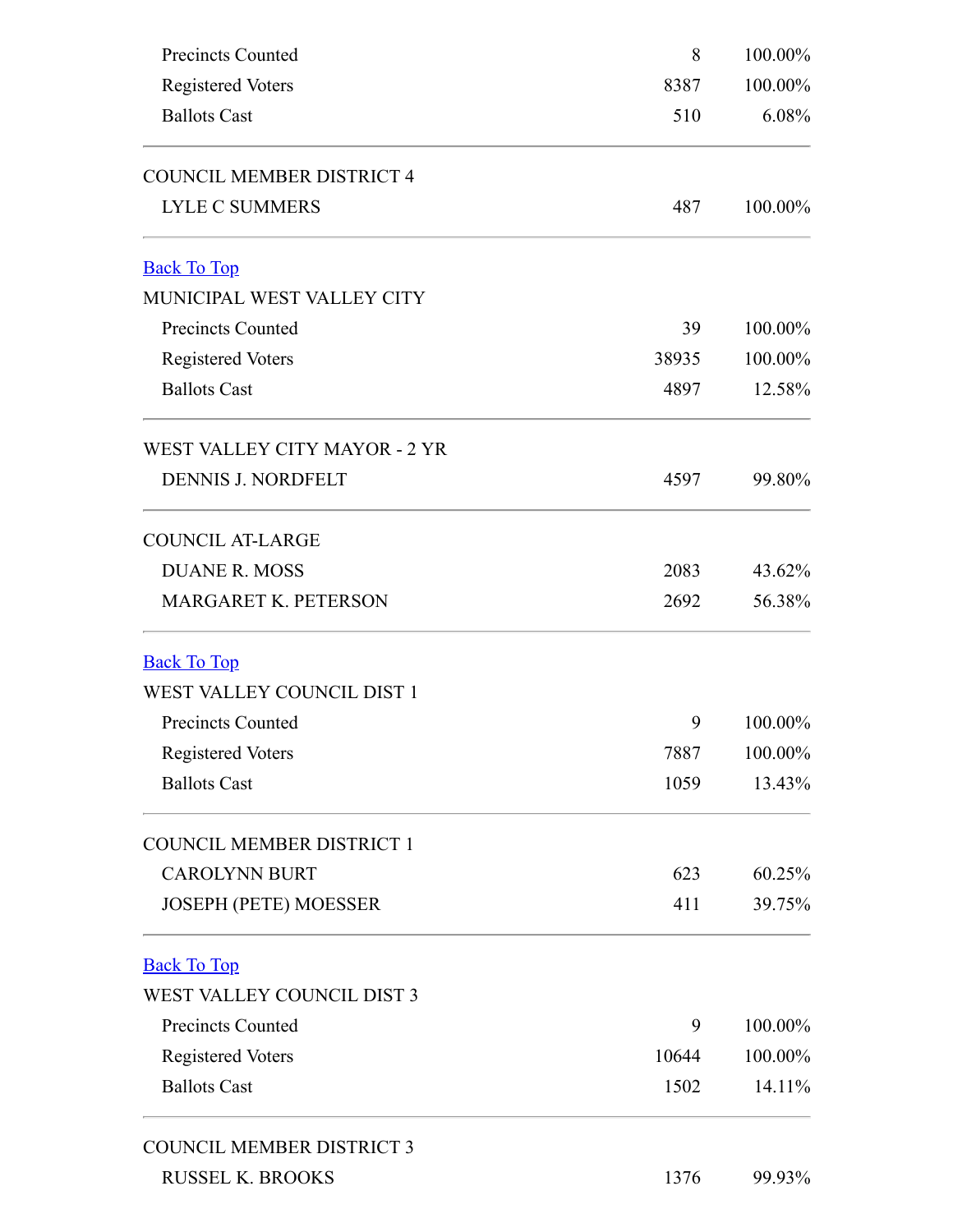<span id="page-9-0"></span>

| <b>Back To Top</b>            |       |            |
|-------------------------------|-------|------------|
| ALTA CANYON RECREATION CENTER |       |            |
| Precincts Counted             | 21    | $100.00\%$ |
| <b>Registered Voters</b>      | 17682 | 100.00%    |
| <b>Ballots Cast</b>           | 2701  | 15.28%     |
| ALTA CANYON BOARD MEMBER      |       |            |
| Vote For 3                    |       |            |
| <b>KRISTIN WANN GORANG</b>    | 1759  | 32.86%     |
| <b>MARQUETTE MANSELL</b>      | 1826  | 34.11%     |
| VAUGHN WALSH                  | 1768  | 33.03%     |

## <span id="page-9-1"></span>Back To Top

#### **Precincts Counted / Precincts Not Counted**

| BL <sub>01</sub>  | <b>BL02</b>                   | <b>HR01</b>       | MU01              | MU02              | <b>MU03</b>       | <b>MU04</b>       | MU05              | <b>MU06</b>       | MU07             |
|-------------------|-------------------------------|-------------------|-------------------|-------------------|-------------------|-------------------|-------------------|-------------------|------------------|
| <b>MU08</b>       | <b>MU09</b>                   | MU10              | <b>MU11</b>       | <b>MU12</b>       | MU13              | MU14              | MU15              | MU16              | <b>MU17</b>      |
| <b>MU18</b>       | MU19                          | S <sub>001</sub>  | S002              | S <sub>00</sub> 3 | S004              | S005              | S006              | S <sub>007</sub>  | <b>S008</b>      |
| S <sub>009</sub>  | S010                          | S011              | S012              | S013              | S014              | S015              | S <sub>0</sub> 16 | S <sub>0</sub> 17 | S018             |
| S <sub>0</sub> 19 | S <sub>0</sub> 2 <sub>0</sub> | S <sub>021</sub>  | S <sub>022</sub>  | S <sub>023</sub>  | S <sub>0</sub> 24 | S <sub>0</sub> 25 | S <sub>0</sub> 26 | S <sub>027</sub>  | S <sub>028</sub> |
| S <sub>029</sub>  | S <sub>0</sub> 30             | S <sub>0</sub> 31 | S032              | S033              | S034              | S035              | S <sub>0</sub> 36 | S <sub>0</sub> 37 | S038             |
| S <sub>0</sub> 39 | S <sub>040</sub>              | S <sub>041</sub>  | S <sub>042</sub>  | S <sub>04</sub> 3 | S <sub>044</sub>  | S <sub>045</sub>  | S <sub>046</sub>  | S <sub>047</sub>  | S <sub>048</sub> |
| S <sub>049</sub>  | S <sub>050</sub>              | S <sub>051</sub>  | S <sub>052</sub>  | S <sub>053</sub>  | S <sub>054</sub>  | S <sub>055</sub>  | S <sub>056</sub>  | S057              | S <sub>058</sub> |
| S <sub>059</sub>  | S <sub>06</sub> 0             | S <sub>061</sub>  | S <sub>062</sub>  | S <sub>063</sub>  | S <sub>064</sub>  | S <sub>065</sub>  | S <sub>066</sub>  | S <sub>067</sub>  | S <sub>068</sub> |
| S <sub>069</sub>  | S <sub>070</sub>              | S <sub>071</sub>  | S <sub>0</sub> 72 | S <sub>0</sub> 73 | S <sub>0</sub> 74 | S <sub>075</sub>  | S <sub>076</sub>  | S077              | S078             |
| S <sub>079</sub>  | S <sub>0</sub> 8 <sub>0</sub> | S081              | S082              | S <sub>0</sub> 83 | S <sub>0</sub> 84 | S <sub>0</sub> 85 | S <sub>0</sub> 86 | S <sub>0</sub> 87 | S088             |
| S089              | S090                          | S091              | S092              | S093              | S094              | S095              | S096              | S097              | S098             |
| S <sub>099</sub>  | S <sub>100</sub>              | S101              | S <sub>102</sub>  | S <sub>103</sub>  | S <sub>104</sub>  | S <sub>105</sub>  | S <sub>106</sub>  | SA01              | <b>SA02</b>      |
| SA <sub>03</sub>  | SA <sub>04</sub>              | SA <sub>05</sub>  | <b>SA06</b>       | <b>SA07</b>       | <b>SA08</b>       | <b>SA09</b>       | <b>SA10</b>       | SA <sub>11</sub>  | <b>SA12</b>      |
| <b>SA13</b>       | SA14                          | <b>SA15</b>       | SA16              | <b>SA17</b>       | <b>SA18</b>       | <b>SA19</b>       | <b>SA20</b>       | SA <sub>21</sub>  | <b>SA22</b>      |
| SA <sub>2</sub> 3 | SA <sub>24</sub>              | SA <sub>25</sub>  | <b>SA26</b>       | <b>SA27</b>       | <b>SA28</b>       | <b>SA29</b>       | <b>SA30</b>       | SA31              | <b>SA32</b>      |
| SA33              | SA34                          | SA35              | <b>SA36</b>       | <b>SA37</b>       | <b>SA38</b>       | <b>SA39</b>       | <b>SA40</b>       | SA41              | <b>SA42</b>      |
| SA43              | SA44                          | <b>SA45</b>       | SA46              | SA47              | <b>SA48</b>       | SA49              | <b>SA50</b>       | SA51              | <b>SA52</b>      |
| <b>SA53</b>       | <b>SA54</b>                   | <b>SA55</b>       | SJ01              | SJ02              | SJ03              | SJ04              | S <sub>J</sub> 05 | SJ06              | SJ07             |